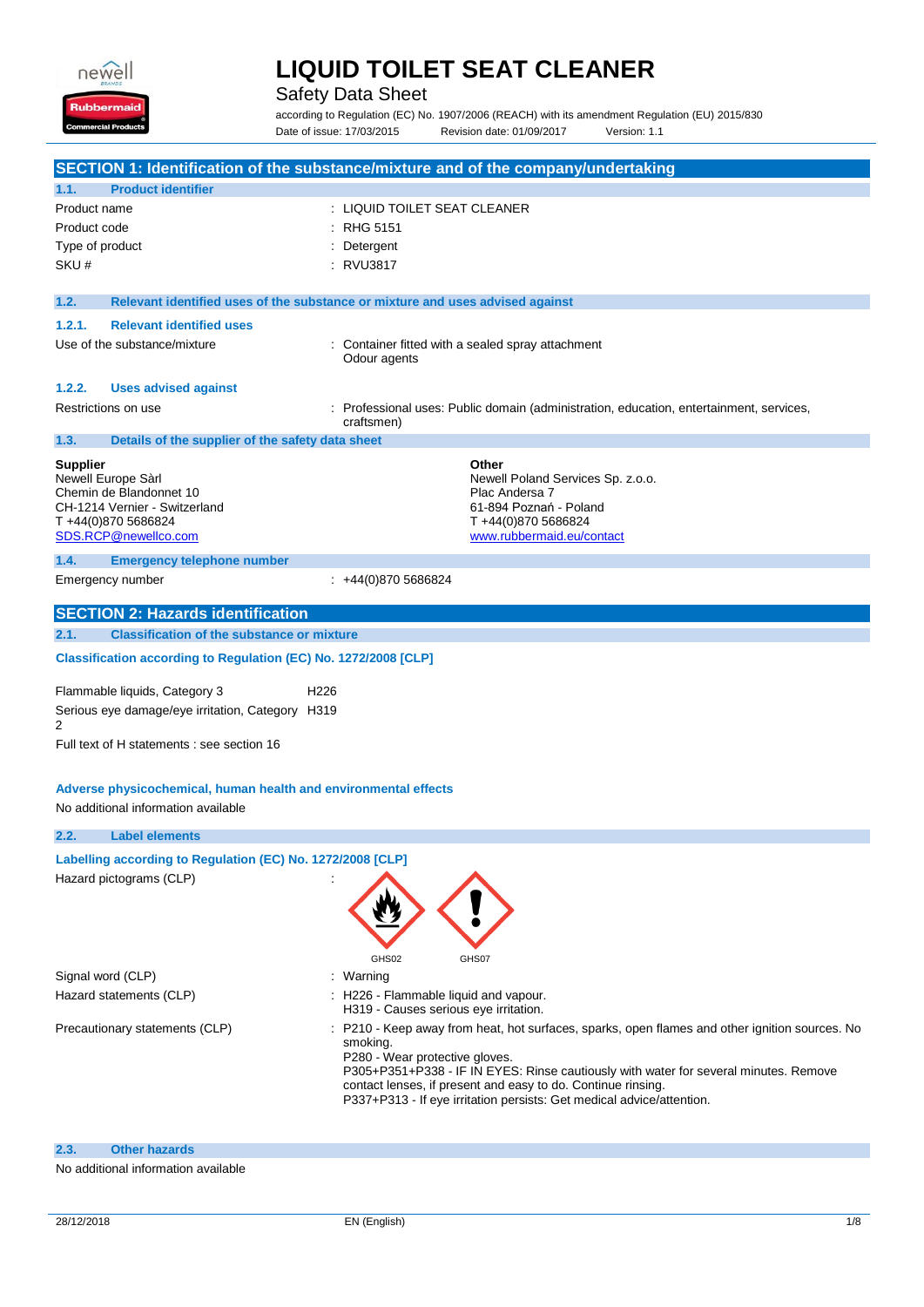Safety Data Sheet

according to Regulation (EC) No. 1907/2006 (REACH) with its amendment Regulation (EU) 2015/830

## **SECTION 3: Composition/information on ingredients**

### **3.1. Substances**

### Not applicable

### **3.2. Mixtures**

| <b>Name</b>                           | <b>Product identifier</b>                                                                             | $\frac{9}{6}$ | <b>Classification according to</b><br><b>Regulation (EC) No.</b><br>1272/2008 [CLP] |
|---------------------------------------|-------------------------------------------------------------------------------------------------------|---------------|-------------------------------------------------------------------------------------|
| Alcohol                               | (CAS-No.) 64-17-5<br>(EC-No.) 200-578-6<br>(EC Index-No.) 603-002-00-5<br>(REACH-no) 01-2119457610-43 | $20 - 50$     | Flam. Lig. 2, H225                                                                  |
| <b>ISOPROPYL ALCOHOL</b>              | (CAS-No.) 67-63-0<br>(EC-No.) 200-661-7<br>(EC Index-No.) 603-117-00-0<br>(REACH-no) 01-2119457558-25 | $-10$         | Flam. Liq. 2, H225<br>Eye Irrit. 2, H319<br>STOT SE 3. H336                         |
| <b>Specific concentration limits:</b> |                                                                                                       |               |                                                                                     |
|                                       |                                                                                                       |               |                                                                                     |

| <b>Name</b> | <b>Product identifier</b>                                                                             | <b>Specific concentration limits</b> |
|-------------|-------------------------------------------------------------------------------------------------------|--------------------------------------|
| Alcohol     | (CAS-No.) 64-17-5<br>(EC-No.) 200-578-6<br>(EC Index-No.) 603-002-00-5<br>(REACH-no) 01-2119457610-43 | (C >= 50) Eye Irrit. 2, H319         |

Full text of H-statements: see section 16

|                                     | <b>SECTION 4: First aid measures</b>                               |                                                                                                                                                                                   |
|-------------------------------------|--------------------------------------------------------------------|-----------------------------------------------------------------------------------------------------------------------------------------------------------------------------------|
| 4.1.                                | <b>Description of first aid measures</b>                           |                                                                                                                                                                                   |
|                                     | First-aid measures general                                         | Never give anything by mouth to an unconscious person. If you feel unwell, seek medical<br>advice (show the label where possible).                                                |
| First-aid measures after inhalation |                                                                    | Assure fresh air breathing. Allow the victim to rest.                                                                                                                             |
|                                     | First-aid measures after skin contact                              | Take off immediately all contaminated clothing. Rinse skin with water/shower.                                                                                                     |
|                                     | First-aid measures after eye contact                               | Rinse cautiously with water for several minutes. Remove contact lenses, if present and easy to<br>do. Continue rinsing. If eye irritation persists: Get medical advice/attention. |
|                                     | First-aid measures after ingestion                                 | Rinse mouth. Do NOT induce vomiting. Obtain emergency medical attention.                                                                                                          |
| 4.2.                                | Most important symptoms and effects, both acute and delayed        |                                                                                                                                                                                   |
|                                     | Symptoms/effects after eye contact                                 | : Causes serious eye irritation.                                                                                                                                                  |
| 4.3.                                |                                                                    | Indication of any immediate medical attention and special treatment needed                                                                                                        |
|                                     | No additional information available                                |                                                                                                                                                                                   |
|                                     | <b>SECTION 5: Firefighting measures</b>                            |                                                                                                                                                                                   |
| 5.1.                                | <b>Extinguishing media</b>                                         |                                                                                                                                                                                   |
|                                     | Suitable extinguishing media                                       | Foam. Dry powder. Carbon dioxide. Sand. Water spray.                                                                                                                              |
|                                     | Unsuitable extinguishing media<br>Do not use a heavy water stream. |                                                                                                                                                                                   |
| 5.2.                                | Special hazards arising from the substance or mixture              |                                                                                                                                                                                   |
| Fire hazard                         |                                                                    | Flammable liquid and vapour.                                                                                                                                                      |
|                                     | Explosion hazard                                                   | May form flammable/explosive vapour-air mixture.                                                                                                                                  |
| 5.3.                                | <b>Advice for firefighters</b>                                     |                                                                                                                                                                                   |
|                                     | Firefighting instructions                                          | : Use water spray or fog for cooling exposed containers. Exercise caution when fighting any<br>chemical fire. Prevent fire fighting water from entering the environment.          |
|                                     | Protection during firefighting                                     | Do not enter fire area without proper protective equipment, including respiratory protection.                                                                                     |
|                                     | <b>SECTION 6: Accidental release measures</b>                      |                                                                                                                                                                                   |
| 6.1.                                |                                                                    | Personal precautions, protective equipment and emergency procedures                                                                                                               |
|                                     | General measures                                                   | : Remove ignition sources. Use special care to avoid static electric charges. No open flames. No<br>smoking.                                                                      |
| 6.1.1.                              | For non-emergency personnel                                        |                                                                                                                                                                                   |
|                                     | Emergency procedures                                               | Evacuate unnecessary personnel.                                                                                                                                                   |
| 6.1.2.                              | For emergency responders                                           |                                                                                                                                                                                   |
|                                     | Protective equipment                                               | Equip cleanup crew with proper protection.                                                                                                                                        |
|                                     | Emergency procedures                                               | Ventilate area.                                                                                                                                                                   |
| 28/12/2018                          |                                                                    | 2/8<br>EN (English)                                                                                                                                                               |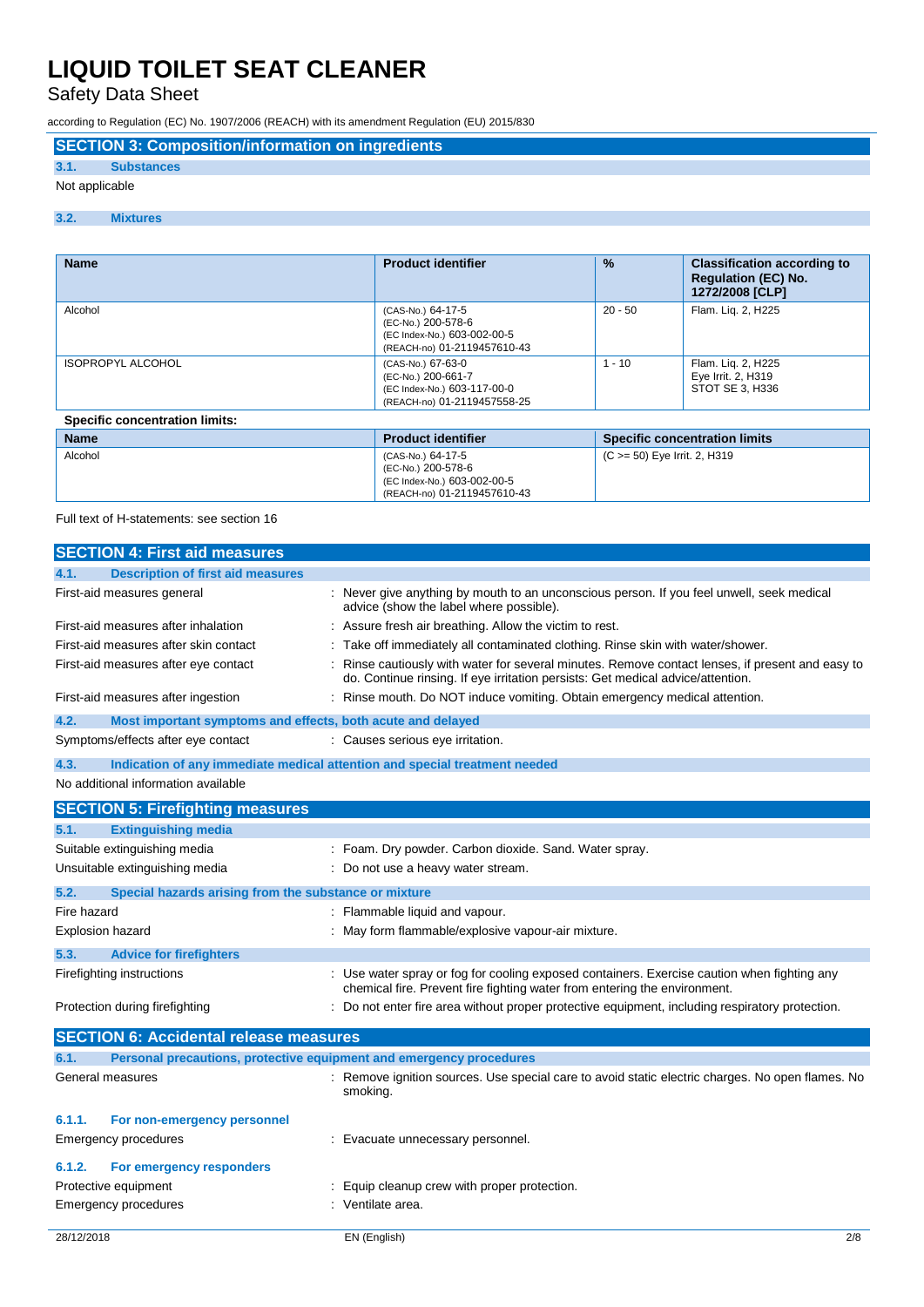## Safety Data Sheet

according to Regulation (EC) No. 1907/2006 (REACH) with its amendment Regulation (EU) 2015/830

| 6.2.<br><b>Environmental precautions</b>                             |                                                                                                                                                                                                                                                                                                                        |
|----------------------------------------------------------------------|------------------------------------------------------------------------------------------------------------------------------------------------------------------------------------------------------------------------------------------------------------------------------------------------------------------------|
|                                                                      | Prevent entry to sewers and public waters. Notify authorities if liquid enters sewers or public waters.                                                                                                                                                                                                                |
| 6.3.<br>Methods and material for containment and cleaning up         |                                                                                                                                                                                                                                                                                                                        |
| Methods for cleaning up                                              | : Soak up spills with inert solids, such as clay or diatomaceous earth as soon as possible. Collect<br>spillage. Store away from other materials.                                                                                                                                                                      |
| Other information                                                    | : Can be slippery on hard, smooth walking area.                                                                                                                                                                                                                                                                        |
| <b>Reference to other sections</b><br>6.4.                           |                                                                                                                                                                                                                                                                                                                        |
| See Heading 8. Exposure controls and personal protection.            |                                                                                                                                                                                                                                                                                                                        |
| <b>SECTION 7: Handling and storage</b>                               |                                                                                                                                                                                                                                                                                                                        |
| <b>Precautions for safe handling</b><br>7.1.                         |                                                                                                                                                                                                                                                                                                                        |
| Additional hazards when processed                                    | : Handle empty containers with care because residual vapours are flammable.                                                                                                                                                                                                                                            |
| Precautions for safe handling                                        | Wash hands and other exposed areas with mild soap and water before eating, drinking or<br>smoking and when leaving work. Provide good ventilation in process area to prevent formation<br>of vapour. No open flames. No smoking. Take precautionary measures against static<br>discharge. Use only non-sparking tools. |
| Hygiene measures                                                     | Wash hands and other exposed areas with mild soap and water before eating, drinking or<br>smoking and when leaving work.                                                                                                                                                                                               |
| Conditions for safe storage, including any incompatibilities<br>7.2. |                                                                                                                                                                                                                                                                                                                        |
| <b>Technical measures</b>                                            | : Comply with applicable regulations.                                                                                                                                                                                                                                                                                  |
| Storage conditions                                                   | Keep only in the original container in a cool, well ventilated place away from : Heat sources,<br>Ignition sources.                                                                                                                                                                                                    |
| Incompatible products                                                | Strong bases. Strong acids.                                                                                                                                                                                                                                                                                            |
| Incompatible materials                                               | Sources of ignition. Direct sunlight. Heat sources.                                                                                                                                                                                                                                                                    |
| 7.3.<br><b>Specific end use(s)</b>                                   |                                                                                                                                                                                                                                                                                                                        |

#### No additional information available

### **SECTION 8: Exposure controls/personal protection**

#### **8.1. Control parameters**

| ISOPROPYL ALCOHOL (67-63-0) |                               |                        |
|-----------------------------|-------------------------------|------------------------|
| United Kingdom              | Local name                    | Propan-2-ol            |
| United Kingdom              | WEL TWA (mg/m <sup>3</sup> )  | 999 mg/m <sup>3</sup>  |
| United Kingdom              | WEL TWA (ppm)                 | 400 ppm                |
| United Kingdom              | WEL STEL (mg/m <sup>3</sup> ) | 1250 mg/m <sup>3</sup> |
| United Kingdom              | WEL STEL (ppm)                | 500 ppm                |
| United Kingdom              | Regulatory reference          | EH40. HSE              |
| Alcohol (64-17-5)           |                               |                        |
| United Kingdom              | Local name                    | Ethanol                |
| United Kingdom              | WEL TWA (mg/m <sup>3</sup> )  | 1920 mg/m <sup>3</sup> |
| United Kingdom              | WEL TWA (ppm)                 | 1000 ppm               |
| United Kingdom              | Regulatory reference          | EH40. HSE              |

#### **8.2. Exposure controls**

### **Personal protective equipment:**

Avoid all unnecessary exposure.

#### **Hand protection:**

In case of repeated or prolonged contact wear gloves

#### **Eye protection:**

None under normal use

### **Respiratory protection:**

None under normal use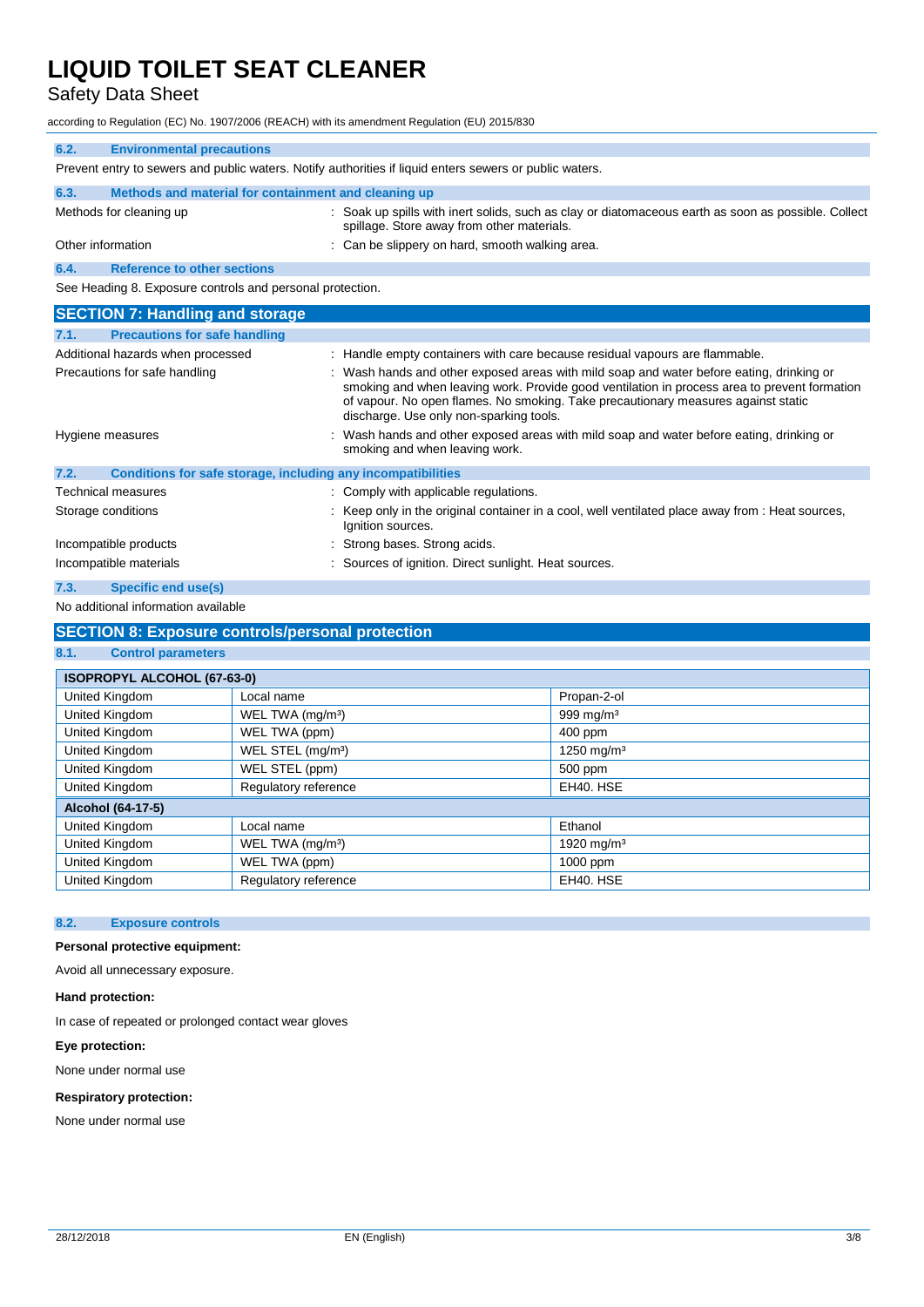Safety Data Sheet

according to Regulation (EC) No. 1907/2006 (REACH) with its amendment Regulation (EU) 2015/830

### **Other information:**

Do not eat, drink or smoke during use.

| <b>SECTION 9: Physical and chemical properties</b>            |                                   |
|---------------------------------------------------------------|-----------------------------------|
| 9.1.<br>Information on basic physical and chemical properties |                                   |
| Physical state                                                | : Liquid                          |
| Appearance                                                    | $:$ clear.                        |
| Colour                                                        | Colourless.                       |
| Odour                                                         | characteristic.                   |
| Odour threshold                                               | No data available                 |
| рH                                                            | No data available                 |
| Relative evaporation rate (butylacetate=1)                    | : No data available               |
| Melting point                                                 | : No data available               |
| Freezing point                                                | No data available                 |
| Boiling point                                                 | $\therefore$ >= 78 °C             |
| Flash point                                                   | : 26 $^{\circ}$ C                 |
| Auto-ignition temperature                                     | : No data available               |
| Decomposition temperature                                     | : No data available               |
| Flammability (solid, gas)                                     | : Flammable liquid and vapour.    |
| Vapour pressure                                               | No data available                 |
| Relative vapour density at 20 °C                              | : No data available               |
| Relative density                                              | : No data available               |
| Density                                                       | $0.942 - 0.963$ g/cm <sup>3</sup> |
| Solubility                                                    | No data available                 |
| Log Pow                                                       | : No data available               |
| Viscosity, kinematic                                          | No data available                 |
| Viscosity, dynamic                                            | No data available                 |
| <b>Explosive properties</b>                                   | No data available                 |
| Oxidising properties                                          | No data available                 |
| <b>Explosive limits</b>                                       | No data available                 |
|                                                               |                                   |

### **9.2. Other information**

No additional information available

|                  | <b>SECTION 10: Stability and reactivity</b>                                                 |
|------------------|---------------------------------------------------------------------------------------------|
| 10.1.            | <b>Reactivity</b>                                                                           |
|                  | No additional information available                                                         |
| 10.2.            | <b>Chemical stability</b>                                                                   |
|                  | Flammable liquid and vapour. May form flammable/explosive vapour-air mixture.               |
| 10.3.            | <b>Possibility of hazardous reactions</b>                                                   |
| Not established. |                                                                                             |
| 10.4.            | <b>Conditions to avoid</b>                                                                  |
|                  | Direct sunlight. Extremely high or low temperatures. Open flame. Overheating. Heat. Sparks. |
| 10.5.            | <b>Incompatible materials</b>                                                               |
|                  | Strong acids. Strong bases.                                                                 |
| 10.6.            | <b>Hazardous decomposition products</b>                                                     |

fume. Carbon monoxide. Carbon dioxide. May release flammable gases.

| <b>SECTION 11: Toxicological information</b>  |                       |     |
|-----------------------------------------------|-----------------------|-----|
| Information on toxicological effects<br>11.1. |                       |     |
| Acute toxicity (oral)                         | : Not classified      |     |
| Acute toxicity (dermal)                       | : Not classified      |     |
| Acute toxicity (inhalation)                   | : Not classified      |     |
| <b>ISOPROPYL ALCOHOL (67-63-0)</b>            |                       |     |
| LD50 oral rat                                 | 2000 mg/kg            |     |
| LD50 oral                                     | 4396 mg/kg bodyweight |     |
| 28/12/2018                                    | EN (English)          | 4/8 |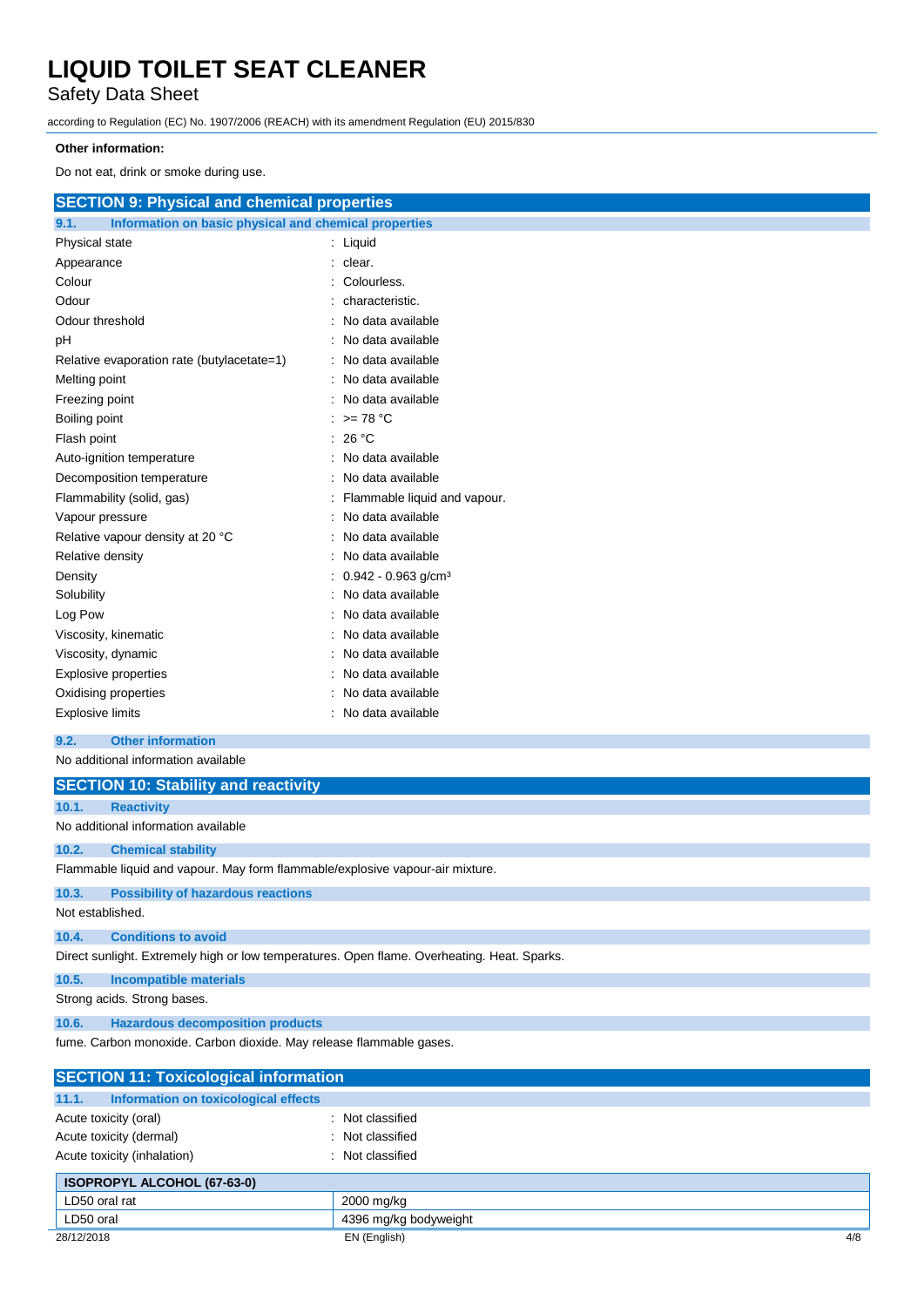Safety Data Sheet

according to Regulation (EC) No. 1907/2006 (REACH) with its amendment Regulation (EU) 2015/830

| ISOPROPYL ALCOHOL (67-63-0)                            |                                                                   |  |
|--------------------------------------------------------|-------------------------------------------------------------------|--|
| LD50 dermal rat                                        | 2000 mg/kg                                                        |  |
| LD50 dermal                                            | 12800 mg/kg bodyweight                                            |  |
| LC50 inhalation rat (Dust/Mist - mg/l/4h)              | 46600 mg/l                                                        |  |
| Alcohol (64-17-5)                                      |                                                                   |  |
| LD50 oral rat                                          | 7060 mg/kg                                                        |  |
| LD50 oral                                              | 10470 mg/kg bodyweight                                            |  |
| LD50 dermal rabbit                                     | > 16000 mg/kg                                                     |  |
| LD50 dermal                                            | 15800 mg/kg bodyweight                                            |  |
| LC50 inhalation rat (mg/l)                             | $> 20$ mg/l/4h                                                    |  |
| LC50 inhalation rat (Dust/Mist - mg/l/4h)              | > 99999 mg/l                                                      |  |
| Skin corrosion/irritation                              | Not classified<br>$\blacksquare$                                  |  |
| Additional information                                 | Based on available data, the classification criteria are not met  |  |
| Serious eye damage/irritation                          | Causes serious eye irritation.                                    |  |
| Respiratory or skin sensitisation                      | Not classified                                                    |  |
| Additional information                                 | Based on available data, the classification criteria are not met  |  |
| Germ cell mutagenicity                                 | Not classified                                                    |  |
| Additional information                                 | Based on available data, the classification criteria are not met  |  |
| Carcinogenicity                                        | Not classified                                                    |  |
| Additional information                                 | Based on available data, the classification criteria are not met  |  |
| Reproductive toxicity                                  | Not classified                                                    |  |
| Additional information                                 | Based on available data, the classification criteria are not met  |  |
| STOT-single exposure                                   | Not classified                                                    |  |
| Additional information                                 | Based on available data, the classification criteria are not met  |  |
| STOT-repeated exposure                                 | Not classified<br>$\blacksquare$                                  |  |
| Additional information                                 | Based on available data, the classification criteria are not met  |  |
| Aspiration hazard                                      | Not classified                                                    |  |
| Additional information                                 | Based on available data, the classification criteria are not met  |  |
|                                                        |                                                                   |  |
| Potential adverse human health effects and<br>symptoms | Based on available data, the classification criteria are not met. |  |

|  | <b>SECTION 12: Ecological information</b> |
|--|-------------------------------------------|

| 12.1.<br><b>Toxicity</b>                   |                      |  |
|--------------------------------------------|----------------------|--|
| Acute aquatic toxicity<br>: Not classified |                      |  |
| Chronic aquatic toxicity                   | : Not classified     |  |
| <b>ISOPROPYL ALCOHOL (67-63-0)</b>         |                      |  |
| LC50 fish 1                                | 100 mg/l             |  |
| EC50 Daphnia 1                             | 100 mg/l             |  |
| EC50 other aquatic organisms 1             | 13299 mg/l waterflea |  |
| EC50 other aquatic organisms 2             | $> 1000$ mg/l        |  |
| Alcohol (64-17-5)                          |                      |  |
| LC50 fish 1                                | 13000 mg/l           |  |
| EC50 Daphnia 1                             | 9300 mg/l            |  |
| EC50 other aquatic organisms 1             | 5012 mg/l waterflea  |  |
| EC50 other aquatic organisms 2             | 275 mg/l             |  |

| 12.2.<br><b>Persistence and degradability</b> |                  |  |
|-----------------------------------------------|------------------|--|
| <b>LIQUID TOILET SEAT CLEANER</b>             |                  |  |
| Persistence and degradability                 | Not established. |  |
| Alcohol (64-17-5)                             |                  |  |
| Persistence and degradability                 | Not established. |  |
| <b>Bioaccumulative potential</b><br>12.3.     |                  |  |
| <b>LIQUID TOILET SEAT CLEANER</b>             |                  |  |
| Bioaccumulative potential                     | Not established. |  |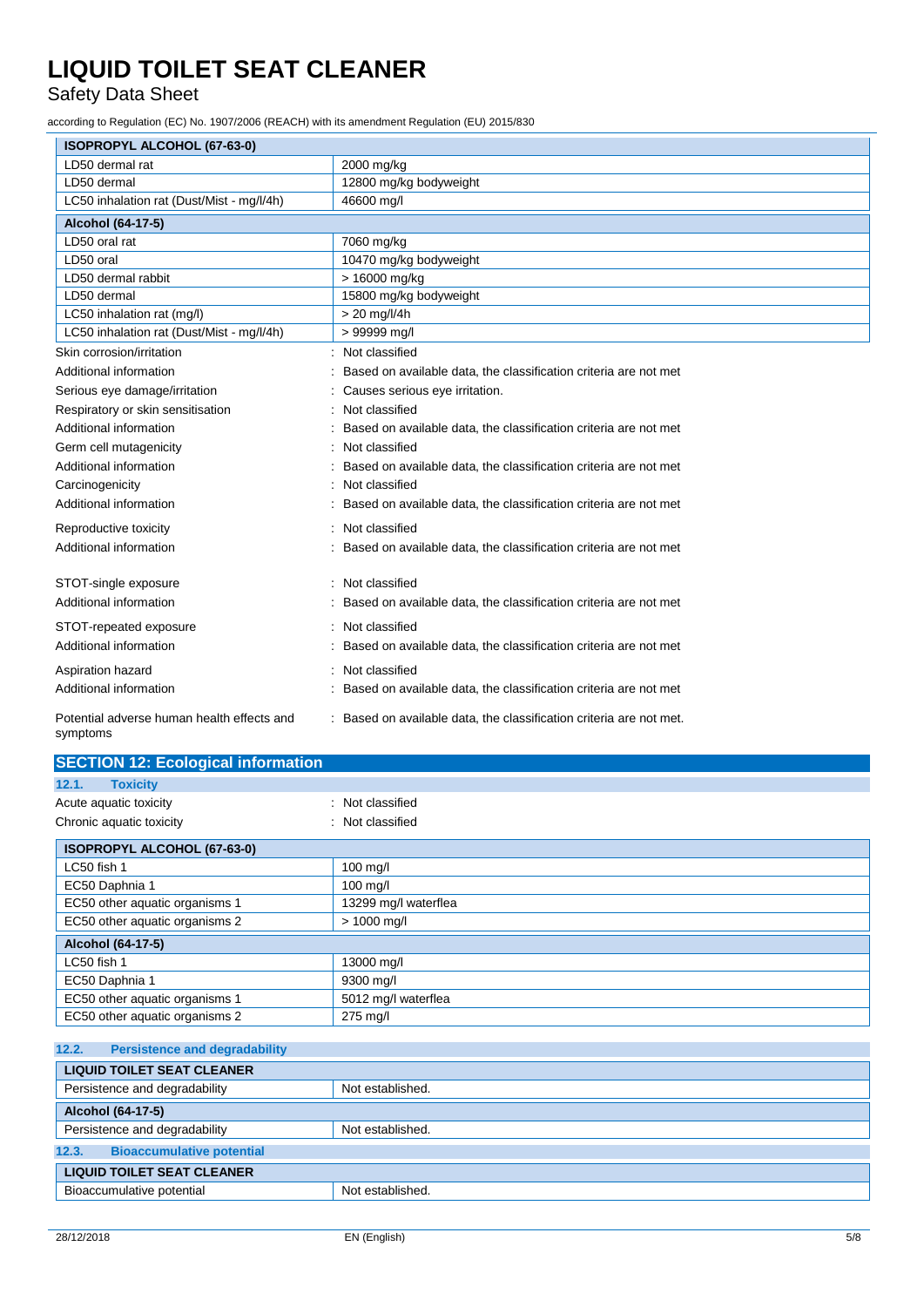Safety Data Sheet

according to Regulation (EC) No. 1907/2006 (REACH) with its amendment Regulation (EU) 2015/830

| <b>ISOPROPYL ALCOHOL (67-63-0)</b>                            |                  |  |  |
|---------------------------------------------------------------|------------------|--|--|
| Log Pow                                                       | 0.05             |  |  |
| Alcohol (64-17-5)                                             |                  |  |  |
| Log Pow                                                       | $-0.32$          |  |  |
| Bioaccumulative potential                                     | Not established. |  |  |
| <b>Mobility in soil</b><br>12.4.                              |                  |  |  |
| No additional information available                           |                  |  |  |
| 12.5.<br><b>Results of PBT and vPvB assessment</b>            |                  |  |  |
| No additional information available                           |                  |  |  |
| Other adverse effects<br>12.6.                                |                  |  |  |
| : Avoid release to the environment.<br>Additional information |                  |  |  |

| <b>SECTION 13: Disposal considerations</b> |                                                                             |  |  |
|--------------------------------------------|-----------------------------------------------------------------------------|--|--|
| 13.1.<br>Waste treatment methods           |                                                                             |  |  |
| Product/Packaging disposal recommendations | Dispose in a safe manner in accordance with local/national regulations.     |  |  |
| Additional information                     | : Handle empty containers with care because residual vapours are flammable. |  |  |
| Ecology - waste materials                  | : Avoid release to the environment.                                         |  |  |

### **SECTION 14: Transport information**

In accordance with ADR / RID / IMDG / IATA / ADN

| <b>ADR</b>                                                                       | <b>IMDG</b>                                                             | <b>IATA</b>                           | <b>ADN</b>                                                              | <b>RID</b>                                                              |
|----------------------------------------------------------------------------------|-------------------------------------------------------------------------|---------------------------------------|-------------------------------------------------------------------------|-------------------------------------------------------------------------|
| 14.1.<br><b>UN number</b>                                                        |                                                                         |                                       |                                                                         |                                                                         |
| 1170                                                                             | 1170                                                                    | 1170                                  | 1170                                                                    | 1170                                                                    |
| 14.2.<br><b>UN proper shipping name</b>                                          |                                                                         |                                       |                                                                         |                                                                         |
| <b>ETHANOL SOLUTION</b><br>(ETHYL ALCOHOL<br>SOLUTION)                           | <b>ETHANOL SOLUTION</b><br>(ETHYL ALCOHOL<br>SOLUTION)                  | Ethanol solution                      | ETHANOL SOLUTION<br>(ETHYL ALCOHOL<br>SOLUTION)                         | ETHANOL SOLUTION<br>(ETHYL ALCOHOL<br>SOLUTION)                         |
| <b>Transport document description</b>                                            |                                                                         |                                       |                                                                         |                                                                         |
| UN 1170 ETHANOL<br><b>SOLUTION (ETHYL</b><br>ALCOHOL SOLUTION), 3,<br>III, (D/E) | UN 1170 ETHANOL<br><b>SOLUTION (ETHYL</b><br>ALCOHOL SOLUTION), 3,<br>Ш | UN 1170 Ethanol solution.<br>$3.$ III | UN 1170 ETHANOL<br><b>SOLUTION (ETHYL</b><br>ALCOHOL SOLUTION), 3,<br>Ш | UN 1170 ETHANOL<br><b>SOLUTION (ETHYL</b><br>ALCOHOL SOLUTION), 3,<br>Ш |
| <b>Transport hazard class(es)</b><br>14.3.                                       |                                                                         |                                       |                                                                         |                                                                         |
| 3                                                                                | 3                                                                       | 3                                     | 3                                                                       | 3                                                                       |
|                                                                                  |                                                                         |                                       |                                                                         | V                                                                       |
| 14.4.<br><b>Packing group</b>                                                    |                                                                         |                                       |                                                                         |                                                                         |
| Ш                                                                                | Ш                                                                       | $\mathbf{III}$                        | Ш                                                                       | Ш                                                                       |
| <b>Environmental hazards</b><br>14.5.                                            |                                                                         |                                       |                                                                         |                                                                         |
| Dangerous for the<br>environment: No                                             | Dangerous for the<br>environment : No<br>Marine pollutant: No           | Dangerous for the<br>environment: No  | Dangerous for the<br>environment : No                                   | Dangerous for the<br>environment: No                                    |
| No supplementary information available                                           |                                                                         |                                       |                                                                         |                                                                         |

### **14.6. Special precautions for user**

| - Overland transport                                         |                             |     |
|--------------------------------------------------------------|-----------------------------|-----|
| Classification code (ADR)                                    | $\therefore$ F1             |     |
| Special provisions (ADR)                                     | : 144.601                   |     |
| Limited quantities (ADR)                                     | : 51                        |     |
| Excepted quantities (ADR)                                    | $\therefore$ E1             |     |
| Packing instructions (ADR)                                   | : P001. IBC03. LP01. R001   |     |
| Mixed packing provisions (ADR)                               | : MP19                      |     |
| Portable tank and bulk container instructions<br>(ADR)       | $\therefore$ T <sub>2</sub> |     |
| Portable tank and bulk container special<br>provisions (ADR) | $:$ TP1                     |     |
| Tank code (ADR)                                              | : LGBF                      |     |
| 28/12/2018                                                   | EN (English)                | 6/8 |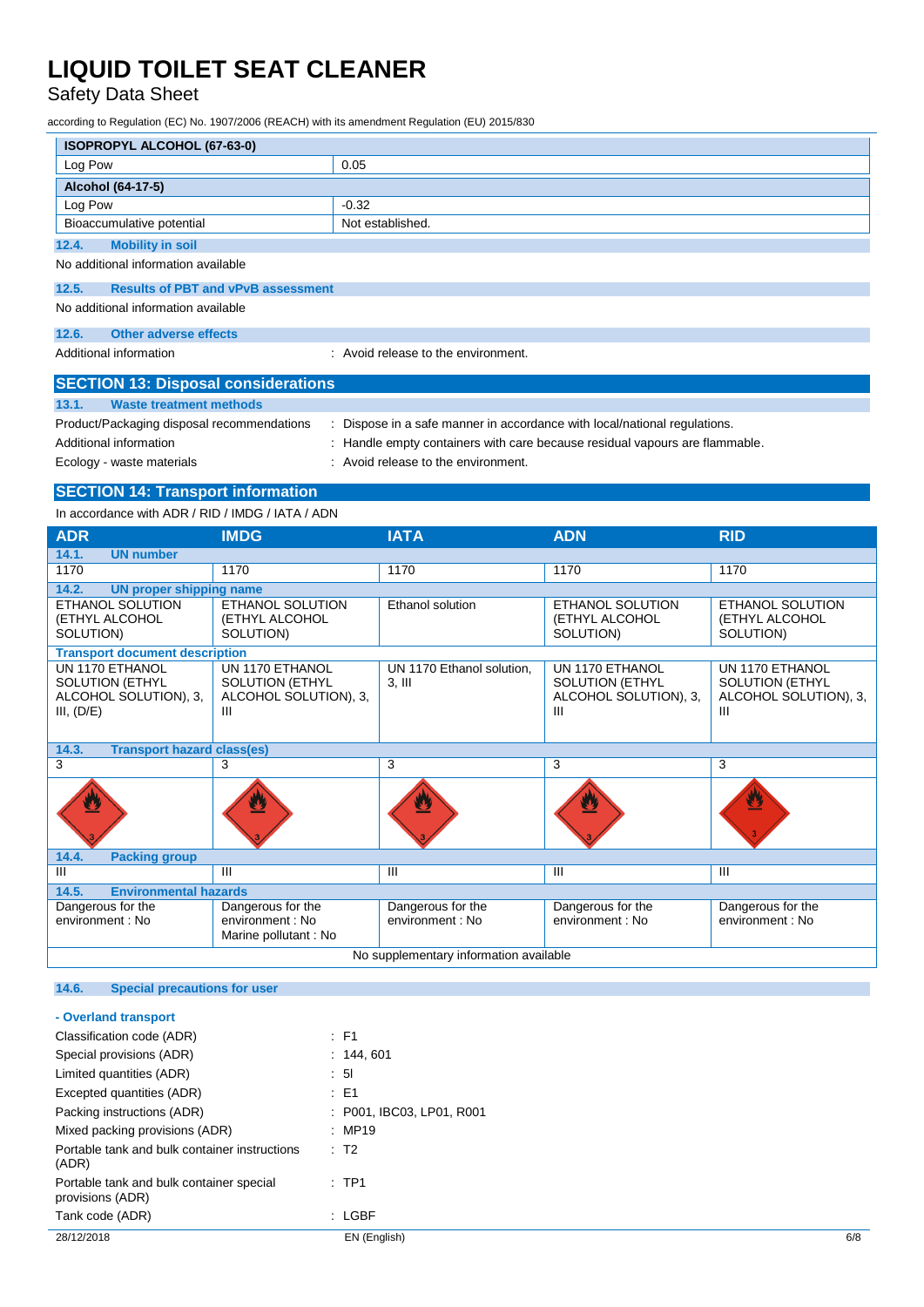## Safety Data Sheet

according to Regulation (EC) No. 1907/2006 (REACH) with its amendment Regulation (EU) 2015/830

| Vehicle for tank carriage                                    | $\therefore$ FL                                                                                                         |
|--------------------------------------------------------------|-------------------------------------------------------------------------------------------------------------------------|
| Transport category (ADR)                                     | $\therefore$ 3                                                                                                          |
| Special provisions for carriage - Packages<br>(ADR)          | $\therefore$ V12                                                                                                        |
| Special provisions for carriage - Operation<br>(ADR)         | $\cdot$ S2                                                                                                              |
| Hazard identification number (Kemler No.)                    | $\therefore$ 30                                                                                                         |
| Orange plates                                                | 30<br>1170                                                                                                              |
| Tunnel restriction code (ADR)                                | $\therefore$ D/E                                                                                                        |
| EAC code                                                     | $\cdot$ •2YE                                                                                                            |
|                                                              |                                                                                                                         |
| - Transport by sea                                           |                                                                                                                         |
| Special provisions (IMDG)                                    | : 144, 223                                                                                                              |
| Limited quantities (IMDG)                                    | : 5L                                                                                                                    |
| Excepted quantities (IMDG)                                   | $\therefore$ E1                                                                                                         |
| Packing instructions (IMDG)                                  | : P001, LP01                                                                                                            |
| IBC packing instructions (IMDG)                              | : IBCO3                                                                                                                 |
| Tank instructions (IMDG)                                     | $\therefore$ T2                                                                                                         |
| Tank special provisions (IMDG)                               | $:$ TP1                                                                                                                 |
| EmS-No. (Fire)                                               | $:$ F-E                                                                                                                 |
| EmS-No. (Spillage)                                           | $\therefore$ S-D                                                                                                        |
| Stowage category (IMDG)                                      | $\therefore$ A                                                                                                          |
| Properties and observations (IMDG)                           | : Colourless, volatile liquids.Pure ETHANOL: flashpoint 13°C c.c. Explosive limits: 3.3% to 19%<br>Miscible with water. |
| - Air transport                                              |                                                                                                                         |
| PCA Excepted quantities (IATA)                               | $\therefore$ E1                                                                                                         |
| PCA Limited quantities (IATA)                                | : Y344                                                                                                                  |
| PCA limited quantity max net quantity (IATA)                 | : 10L                                                                                                                   |
| PCA packing instructions (IATA)                              | 355                                                                                                                     |
|                                                              | .60L                                                                                                                    |
| PCA max net quantity (IATA)                                  |                                                                                                                         |
| CAO packing instructions (IATA)                              | $\therefore$ 366                                                                                                        |
| CAO max net quantity (IATA)                                  | : 220L                                                                                                                  |
| Special provisions (IATA)                                    | : A3, A58, A180                                                                                                         |
| ERG code (IATA)                                              | $\therefore$ 3L                                                                                                         |
| - Inland waterway transport                                  |                                                                                                                         |
| Classification code (ADN)                                    | $\therefore$ F1                                                                                                         |
| Special provisions (ADN)                                     | : 144, 601                                                                                                              |
| Limited quantities (ADN)                                     | : 5L                                                                                                                    |
| Excepted quantities (ADN)                                    | $\therefore$ E1                                                                                                         |
| Carriage permitted (ADN)                                     | : T                                                                                                                     |
| Equipment required (ADN)                                     | $:$ PP, EX, A                                                                                                           |
| Ventilation (ADN)                                            | : VE01                                                                                                                  |
| Number of blue cones/lights (ADN)                            | $\therefore$ 0                                                                                                          |
|                                                              |                                                                                                                         |
| - Rail transport                                             |                                                                                                                         |
| Classification code (RID)                                    | $\therefore$ F1                                                                                                         |
| Special provisions (RID)                                     | : 144, 601                                                                                                              |
| Excepted quantities (RID)                                    | $\therefore$ E1                                                                                                         |
| Packing instructions (RID)                                   | : P001, IBC03, LP01, R001                                                                                               |
| Mixed packing provisions (RID)                               | : MP19                                                                                                                  |
| Portable tank and bulk container instructions<br>(RID)       | $\therefore$ T2                                                                                                         |
| Portable tank and bulk container special<br>provisions (RID) | $\therefore$ TP1                                                                                                        |
| Tank codes for RID tanks (RID)                               | : LGBF                                                                                                                  |